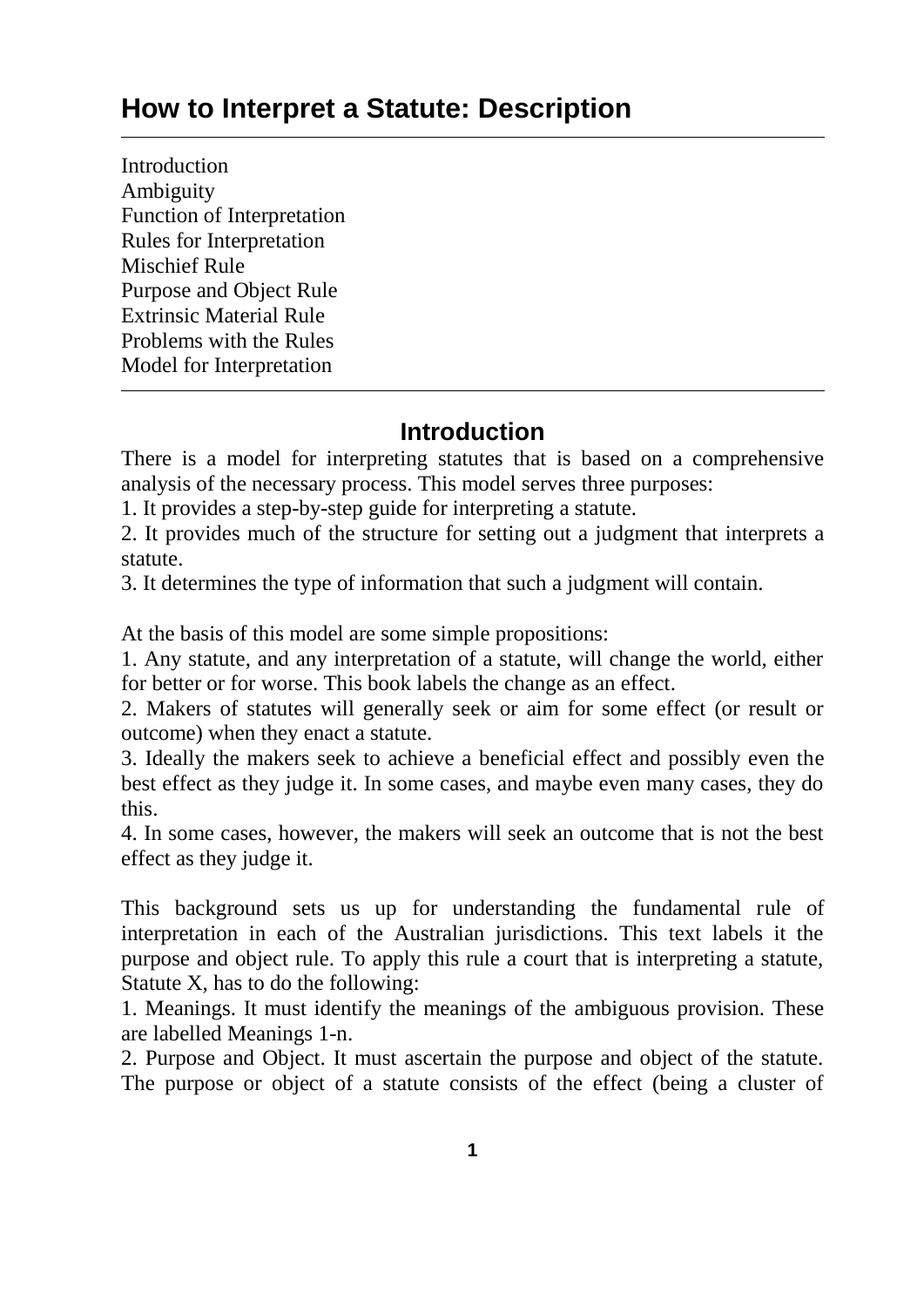specific effects) that the legislators sought to achieve when they enacted the statute. Label this Effect X.

3. 'What If' Analysis. It must perform a 'what if' analysis for each meaning. To do this, a court asks and answers the following question. If the court were to choose this meaning as the legally correct meaning, what effect would the statute cause? Label these possible effects as Effects 1-n to correspond with Meanings 1-n. That is, Effect 1 is the predicted effect of the statute for Meaning 1, Effect 2 is the predicted effect of the statute for Meaning 2 and so on.

4. Comparison. Now comes the comparison. The aim is to achieve Effect X exactly, or failing that, to come as close to Effect  $X$  as possible. Thus the task here is to measure how 'close' each of the effects in the set Effects 1-n is to Effect X. In other words, the court seeks to determine to what extent each predicted effect approximates Effect X.

5. Outcomes. There are two possible outcomes from the comparison:

 5.1 One of the effects in the set Effects 1-n is identical with Effect X. Assume that Effect 2 is the effect that is identical with Effect X. In this case the meaning that would cause Effect 2 is the legally correct meaning of the ambiguous provision. This meaning is Meaning 2.

 5.2 Not one of the effects in the set Effects 1-n is identical with Effect X. In this case there is a further task. The interpreter has to identify which effects in the set Effects 1-n is most similar to or comes closest to Effect X. This can be a complicated task for at least two reasons – there is insufficient data available and there is no simple and obvious measure or similarity or closeness. Once a court has identified this effect as best it can it then identifies the meaning that is predicted to cause this effect. This meaning is the legally correct meaning of the statute.

Before explaining the model for interpreting statutes, it is necessary to explain two preliminary or basic matters. These are:

1. Ambiguity, which generates the need for statutory interpretation.

2. The function of interpretation, which of course is the process for resolving ambiguity.

By explaining these matter at this early stage of discussion the text is able to prepare the reader for following the later discussion.

# **Ambiguity**

Ambiguity begets the need for interpretation. A law is ambiguous when some word or phrase in it has more than one meaning. In consequence, when that part of the law is applied to facts the legal consequences of those facts may not be clear – according to one meaning of the ambiguous provision the law applies,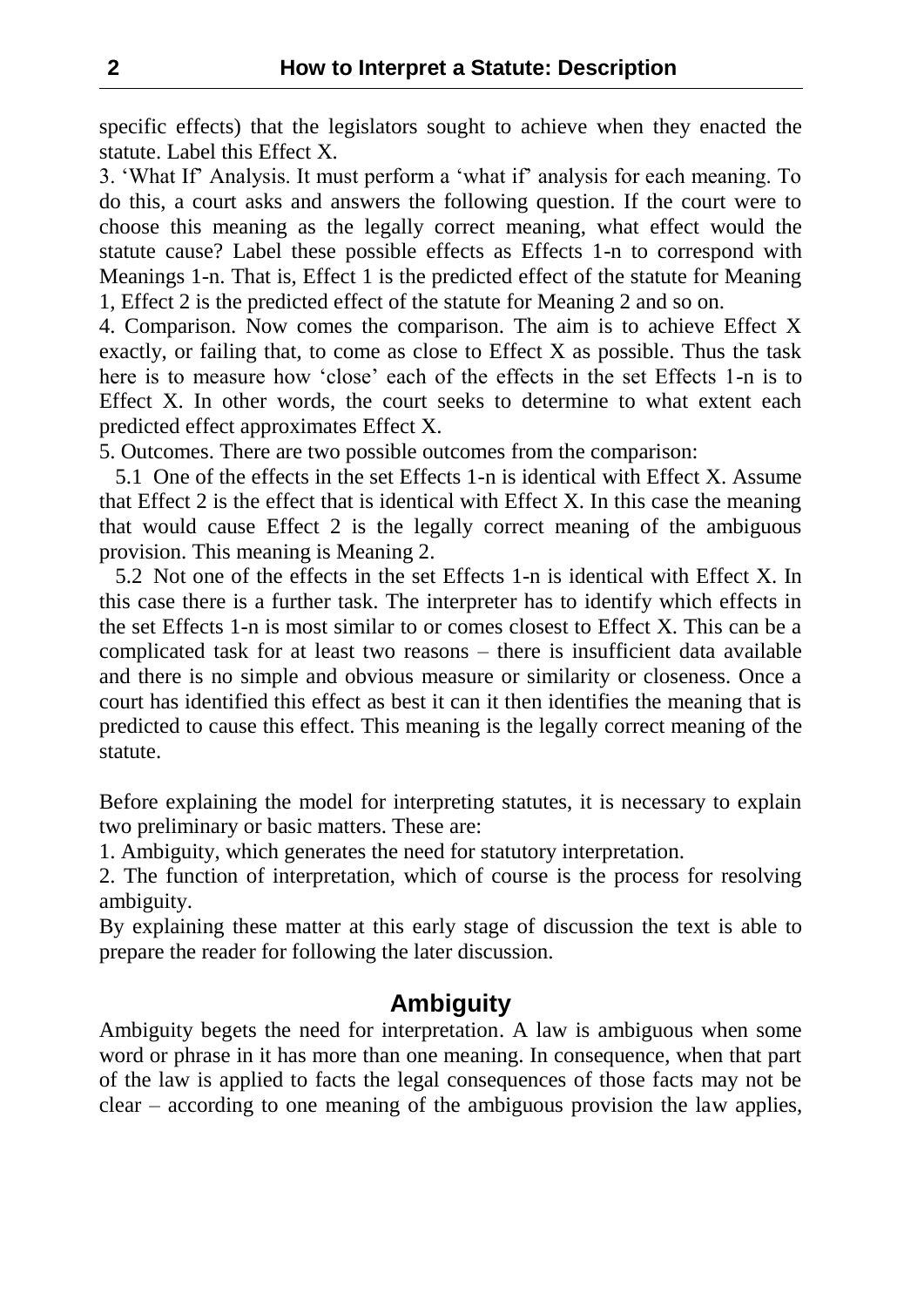according to another meaning it does not apply. Consequently, a user of the law such as a citizen, lawyer or government official, will be in doubt about what a provision means, and thus about whether or how the provision applies to a particular set of facts. This means in turn that there is doubt about the person's legal position – for example, in a litigious matter it may not be clear whether the person is liable or not liable to be sued by another.<sup>1</sup>

# **Function of Interpretation**

When a law is ambiguous, initially users of the law must decide questions of law for themselves.<sup>2</sup> Hence, the best that they can do is to try to guess the correct legal meaning. However, if the matter comes to court, the court will resolve this uncertainty by some official interpretation of the ambiguous provision.

Logically, one might think, legislatures should interpret statutes since interpretation is a legislative process, even if on a reduced scale, but conventionally in common law jurisdictions courts interpret statutes.<sup>3</sup> Thus, in this area of legislative activity courts wield the power, $4 \text{ more so because of the}$ phenomenal growth of statute law in the regulatory state.<sup>5</sup>

Courts, therefore, must resolve the uncertainty by determining the correct meaning of the ambiguous provision. Interpreting law, as courts do, is a function with important consequences because it determines conclusively which meaning is formally or legally correct (or which meanings are legally correct) and, in consequence, how the statute that contains the ambiguous provision will alight on and affect the subject of the statute, be they a citizen or a government.<sup>6</sup>

In practice, however, we speak of lawyers interpreting law when they advise a client. This is a form of shorthand because lawyers do not interpret law in the final sense of determining authoritatively the correct meaning of an ambiguous provision. Instead a lawyer advising a client tries to predict how the relevant court will interpret the law if and when the question comes up for decision.

6. See Easterbrook (1984)

<sup>1.</sup> There is an analysis and catalogue of ambiguity in Christopher Enright (2015) 'Ambiguity in Statute Law and Common Law'.

<sup>2.</sup> *Re O'Reilly; Ex parte Bayford Wholesale* (1983) 181 CLR 557 per Dawson J

<sup>3.</sup> Bauman (1989)

<sup>4.</sup> Easterbrook (1984)

<sup>5.</sup> Sunstein (1989)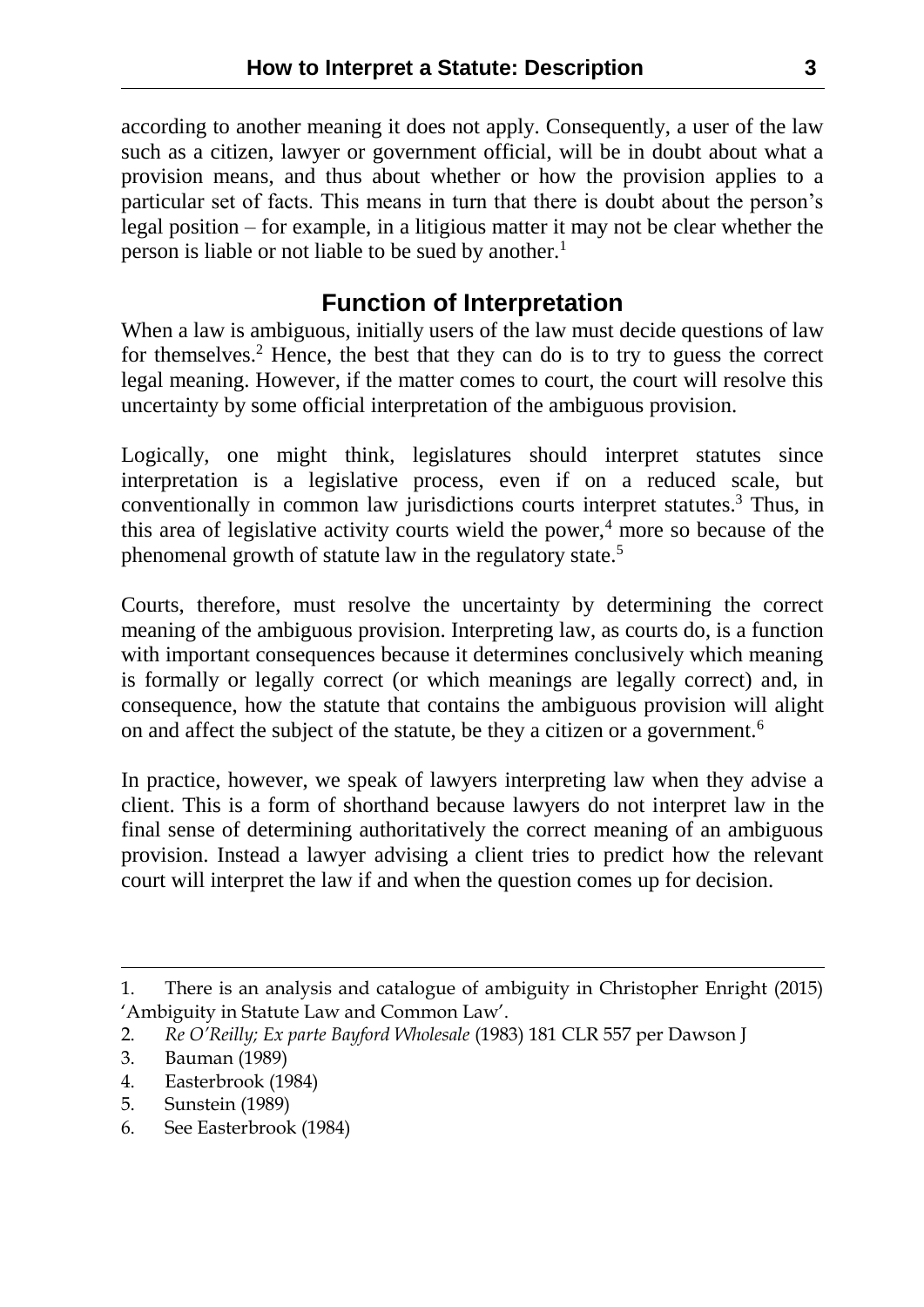# **Rules for Interpretation**

#### **Rules**

The model for interpretation draws on, and enables an interpreter to comply with, the two basic statutory rules for interpretation that the Commonwealth has enacted in sections 15AA and 15AB of the *Acts Interpretation Act 1901*. There are similar provisions in all other Australian jurisdictions so discussion of the Commonwealth provisions throughout the text by and large covers these jurisdictions as well.

#### **Outline of Rules**

#### *1.Policy: Purpose and Object*

In Australia, the principle that a court should interpret a statute enacted by a democratic legislature according to its intent is enshrined in two sets of legal rules. Originally a common law rule called the mischief rule directed a court to interpret a statute by reference to policy. Later the Commonwealth and other jurisdictions enacted a statutory rule, the purpose and object rule that required a court to interpret a statute by reference to its underlying policy, that is, in the words of the statute, its 'purpose or object'.<sup>7</sup>

#### *2. Sources of Policy: Extrinsic Material*

In Australia, there are statutory rules that allow a court, tribunal or official when interpreting a statute to do something that was not allowed or not freely allowed at common law. It allows them to look at material outside the statute. This material is labelled extrinsic material. In some cases at least this would assist these bodies in identifying the purpose and object of the statute.<sup>8</sup>

<sup>7.</sup> *Acts Interpretation Act 1901* (Cth) s15AA, *Acts Interpretation Act 1954* (Qld) s14A, *Interpretation Act 1987* (NSW) s33, *Interpretation of Legislation Act 1984* (Vic) s35, *Acts Interpretation Act 1915* (SA) s22, *Acts Interpretation Act 1931* (Tas) s8A, *Interpretation Act 1984* (WA) s18, *Legislation Act 2001* (ACT) s138, *Interpretation Act 1979* (NI) s10C, *Interpretation Act* (NT) s62A. Section 22(2) of the *Acts Interpretation Act 1915* (SA) provides that s22 does not operate to create or extend any criminal liability.

<sup>8.</sup> *Acts Interpretation Act 1901* (Cth) s15AB, *Acts Interpretation Act 1954* (Qld) s14B, *Interpretation Act 1987* (NSW) s34, *Interpretation of Legislation Act 1984* (Vic) s35, *Interpretation Act 1984* (WA) s19, *Acts Interpretation Act 1931* (Tas) s8B, *Interpretation Act* (NT) s62B, *Legislation Act 2001* (ACT) s139, *Interpretation Act 1979* (NI) s10C. There is no express provision in South Australia but judicial decisions have allowed access to extrinsic material to bring South Australia into line with other jurisdictions – see for example *Owen v South Australia* (1996) 66 SASR 251, 255-256 per Cox J and 257 per Prior J.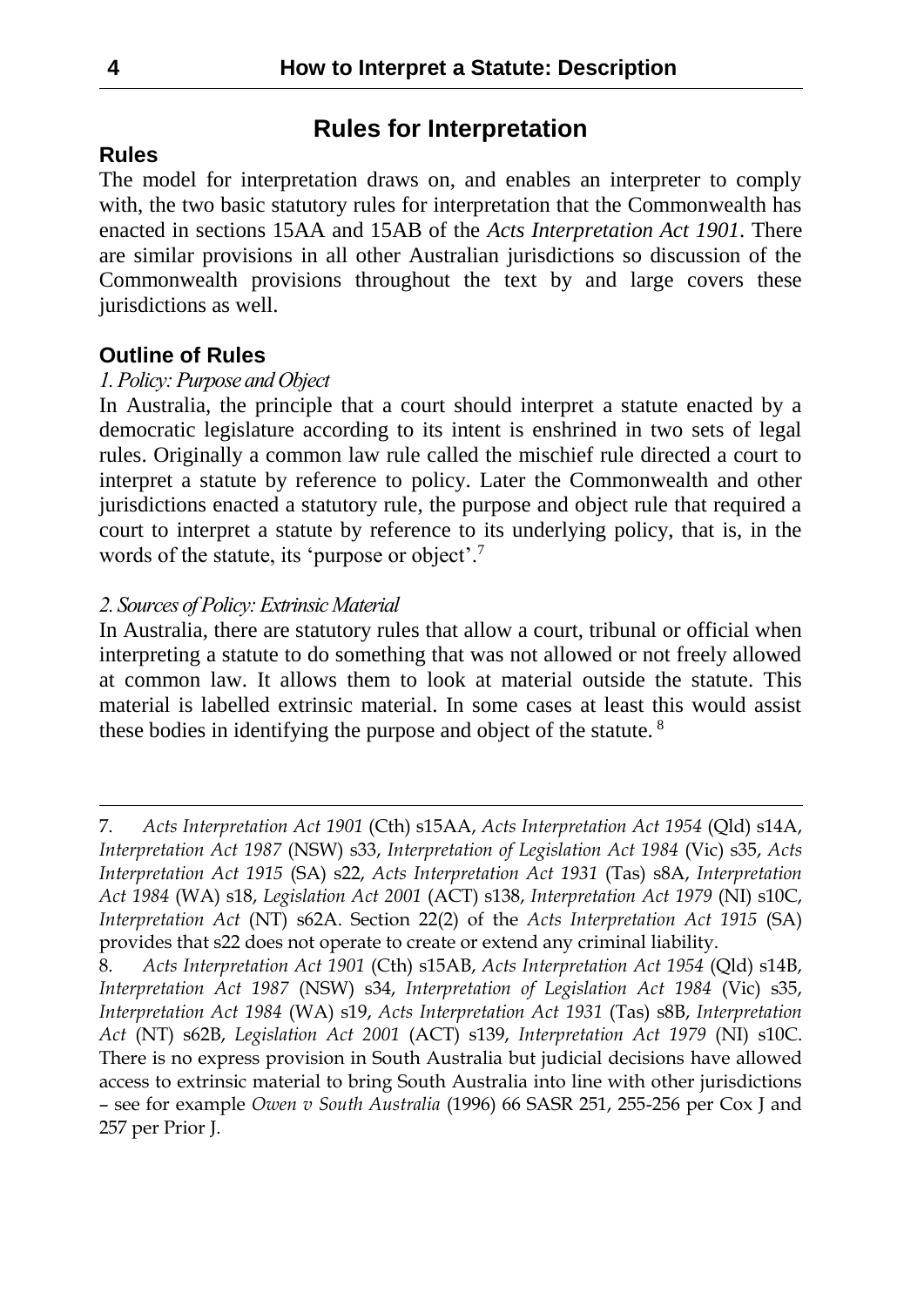#### **Vienna Convention**

These two sets of statutory rules drew on the provisions for the interpretation of treaties in Section 3, Articles 31 and 32 of the *Vienna Convention on the Law of Treaties (1969)*. These provisions are set out in Appendix 3.

#### **Mischief Rule**

According to the mischief rule, as famously stated in *Heydon's Case*, a court must interpret a statute 'according to the intent of the Parliament that made it'.<sup>9</sup> This will involve nullifying the 'mischief', or the 'harm', or the problem to use a modern word that caused the parliament to enact the statute.<sup>10</sup> In short, the rule requires a court to look at the problem that the statute seeks to solve and to interpret the statute by treating it as the solution to the problem.<sup>11</sup>

So, the mischief rule requires a court to interpret a statute in a manner that will give effect to the legislature's intention of closing down the mischief that led to the legislature's enacting the statute. It is therefore directed towards the desired effect as distinct from the desired meaning. The mischief rule inspired the statutory purpose and object rule, which has now overtaken it.

### **Purpose and Object Rule**

The Commonwealth parliament inserted s15AA into the *Acts Interpretation Act 1901* in 1981. Section 15AA both authorises and requires a court, tribunal or official to interpret a statute by reference to its purpose or object, that is, the policy of the legislature. It is a statutory version of the mischief rule. This is called here the purpose or object rule or the purpose and object rule. Other Australian jurisdictions – the six states – Queensland, New South Wales, Victoria, Tasmania, South Australia, Western Australia – and three major territories, Norfolk Island, the Northern Territory and the Australian Capital Territory – followed the example of the Commonwealth over the next ten years and have now enacted their own version of the rule, although it takes much the same form and effect in each jurisdiction.<sup>12</sup> Consequently, the purpose and

<sup>9.</sup> *Heydon's Case* (1584) 3 Co Rep 7a, 7b

<sup>10.</sup> *Amalgamated Society of Engineers v Adelaide Steamship Co* (*Engineers' Case*) (1920) 28 CLR 129, 161-162, per Higgins J

<sup>11.</sup> For a more detailed account of the mischief rule see Christopher Enright *A Method for Interpreting Statutes*, Chapter 6 Purpose and Object Rule.

<sup>12.</sup> *Acts Interpretation Act 1901* (Cth) s15AA, *Acts Interpretation Act 1954* (Qld) s14A, *Interpretation Act 1987* (NSW) s33, *Interpretation of Legislation Act 1984* (Vic) s35, *Acts Interpretation Act 1915* (SA) s22, *Acts Interpretation Act 1931* (Tas) s8A, *Interpretation Act 1984* (WA) s18, *Legislation Act 2001* (ACT) s138, *Interpretation Act 1979* (NI) s10C,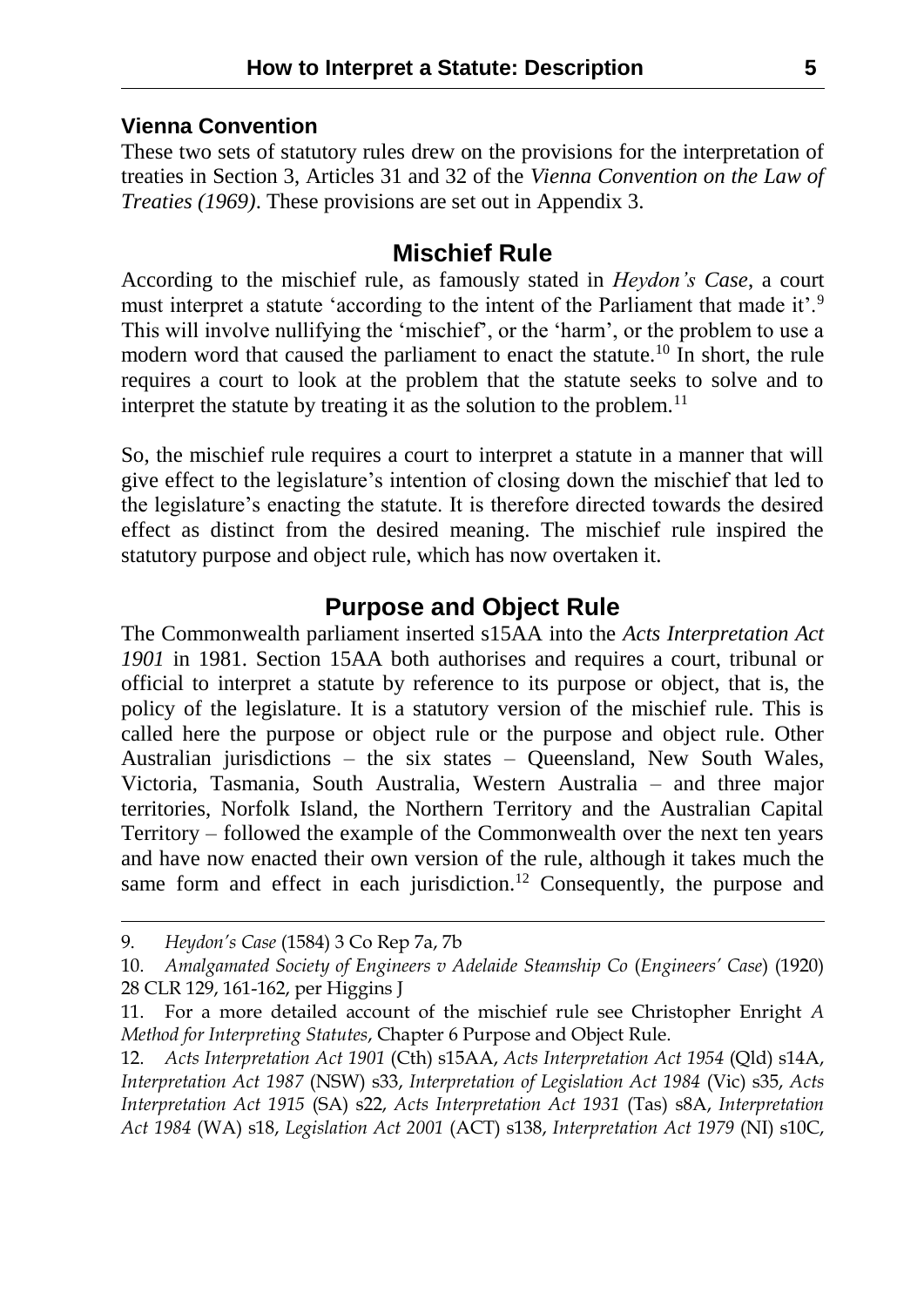object rule is now a standard provision for the interpretation of statutes in each jurisdiction.<sup>13</sup>

### **Text of Section 15AA**

Section 15AA of the *Acts Interpretation Act 1901* (Cth) creates the purpose or object rule. In its present form s15AA provides as follows:

#### **15AA Interpretation best achieving Act's purpose or object**

In interpreting a provision of an Act, the interpretation that would best achieve the purpose or object of the Act (whether or not that purpose or object is expressly stated in the Act) is to be preferred to each other interpretation.

Section 15AA essentially says that a court should interpret an ambiguous provision in a statute by choosing the meaning that would best achieve or advance the purpose or object of the statute.

## **Application of Section 15AA**

Section 15AA applies to two entities, statutes and instruments.

#### *Statutes*

The object and purpose rule is expressed in universal terms – applying to the interpretation 'of a provision of an Act' – indicating that it applies to all interpretation of all statutes of the jurisdiction by anyone – court, tribunal or official. It is therefore intended to be comprehensive. So s15AA applies to all Commonwealth statutes.<sup>14</sup> Obviously the reference in the legislation to the provisions of an 'Act' is prima facie a reference to a provision of an Act of the enacting jurisdiction. In Commonwealth legislation the word 'Act' refers to a Commonwealth Act,<sup>15</sup> while an Act of the United Kingdom is referred to by the term 'Imperial Act.'<sup>16</sup> This means, therefore, the policy rule in the Commonwealth *Acts Interpretation Act 1901* does not apply to the *Constitution* since it is a statute of the United Kingdom. Nevertheless a court can adopt the object and purpose rule for interpreting the *Constitution* by invoking the common law version of the rule, the mischief rule.<sup>17</sup>

*Interpretation Act* (NT) s62A. Section 22(2) of the *Acts Interpretation Act 1915* (SA) provides that s22 does not operate to create or extend any criminal liability.

- 14. *Acts Interpretation Act 1901* (Cth) s2, s15AA
- 15. *Acts Interpretation Act 1901* (Cth) s38(1)
- 16. *Acts Interpretation Act 1901* (Cth) s38(2)

17. Courts have circumvented the fact that s15AA, authorising courts to look at extrinsic material when interpreting statutes, does not apply to the Constitution.

<sup>13.</sup> Appendix 1 Purpose and Object Rule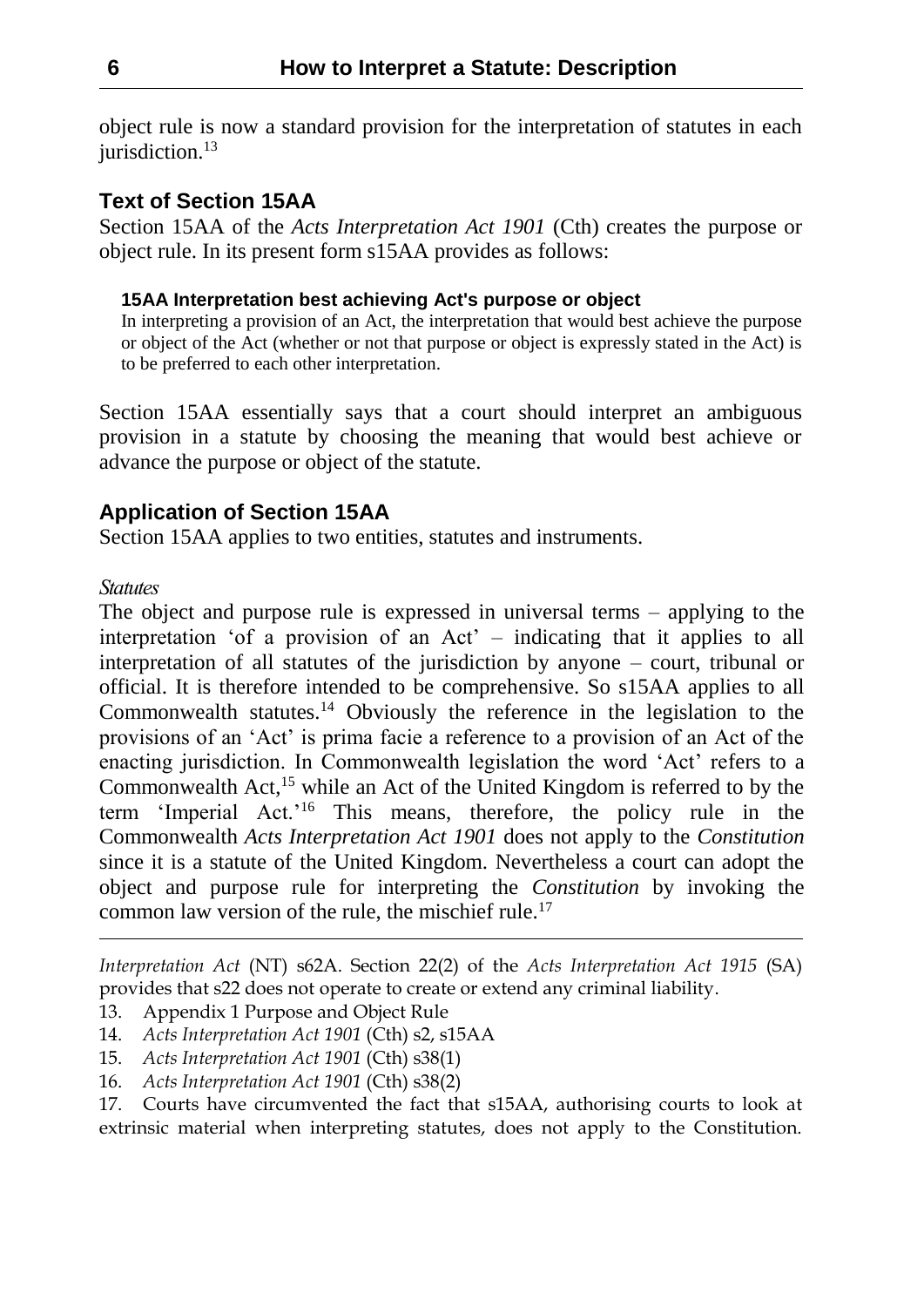#### *Instruments*

Section 15AA also applies to legislative instruments as well as to other types of instruments (most obviously executive instruments) made under an Act. In part this is because an instrument made under a statute is in one major sense at least part of its enabling statute. In part this is because there are express statutory provisions to this effect.<sup>18</sup>

### **Mandatory Nature of Section 15AA**

The purpose and object rule is not an option  $-$  it is mandatory. The various statutory provisions say that a construction promoting the object or purpose underlying the Act 'is' to be preferred to each other interpretation. In this way the rule gives a binding direction to a court. Thus, the rule is a 'statutory injunction to promote the purpose or object underlying  $\lceil \text{an} \rceil \text{ Act.}^{19} \rceil$ 

#### **Interpretation**

Section 15AA requires the purpose and object of a statute to be used for 'interpretation' by preferring the 'interpretation' that 'would best achieve the purpose or object of the Act' over 'each other interpretation'. So, there must be two or more interpretations open for the rule to apply.<sup>20</sup> In other words the rule applies only in the case where the provision is ambiguous.<sup>21</sup> This means that the rule applies only to interpretation. It does not, therefore, apply to other tasks such as remaking the text of the statute so that it conforms to the object and purpose for which it was intended.<sup>22</sup>

#### **Purpose and Object**

Section 15AA directs a court to prefer an interpretation that would best achieve the 'purpose or object' underlying the Act. The *Macquarie Dictionary* defines

They have held, eg in *Seamen's Union of Australia v Utah Development* (1978) 22 ALR 291, that when interpreting the Constitution it is permissible to look at parliamentary journals, drafts of bills, and the history of convention debates.

18. *Legislative Instruments Act 2003* (Cth) s13(1) and *Acts Interpretation Act 1901* (Cth) s46(1)

19. *Trevisan v FCT* (1991) 101 ALR 26, 31

20. *R v L* (1994) 122 ALR 464, 468

21. In *Mills v Meeking* (1990) 169 CLR 214, 235 Dawson J makes comment on the purposive rule's current relation to the literal rule.

22. As the court said in *Trevisan v FCT* (1991) 101 ALR 26, 31, these provisions are 'not a warrant for redrafting legislation nearer to an assumed desire of the legislature,' and any meaning that a court gives to a provision in a statute 'must be found in the words of Parliament.'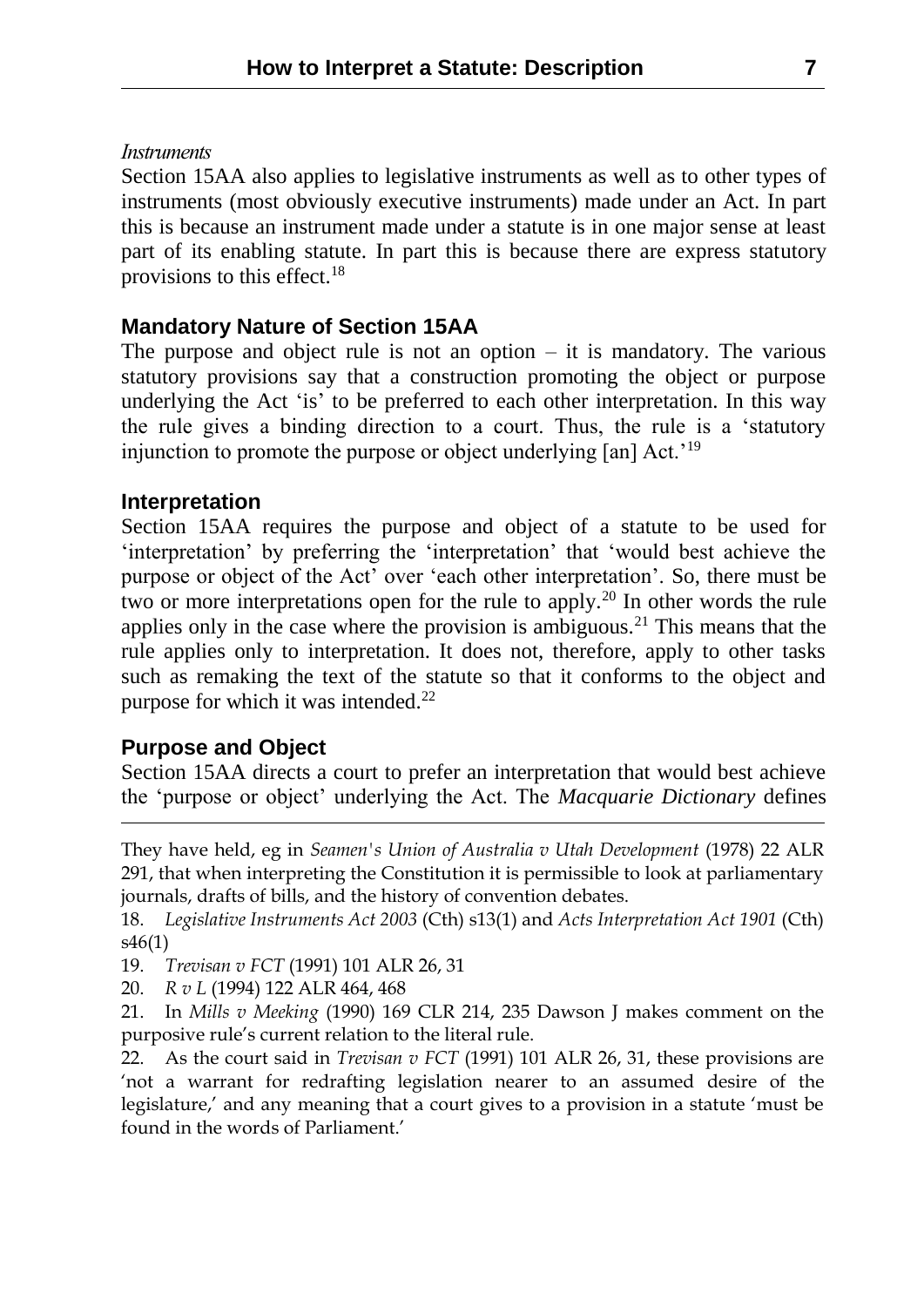object to mean 'the end towards which effort is directed', and purpose to mean 'the object for which anything exists or is done, made, used etc.' This indicates that the two words mean much the same thing, and in the terminology deployed here, they mean the effect which legislation seeks to achieve. They can also be termed a 'policy objective'<sup>23</sup> or the elimination of a mischief that a statute seeks.<sup>24</sup>

The expressions, purpose and object, are found in Article 31(1) of the *Vienna Convention on the Law of Treaties (1969).* It provides that a 'treaty shall be interpreted in good faith in accordance with the ordinary meaning to be given to the terms of the treaty in their context and in the light of its object and purpose'.

In *Heydon's Case* the court described the mischief rule as requiring that a court interpret a statute 'according to the intent of the Parliament that made it<sup> $25$ </sup> and according to the true intent of the makers of the Act', which produced an outcome that was '*pro bono publico*' (for the public good).<sup>26</sup> These phrases – 'the intent of the Parliament', the 'true intent of the makers of the Act' and an outcome that is '*pro bono publico*' <sup>27</sup> because it is what the legislature intended for the common good – express a notion that is similar to purpose and object.

# **Function of Section 15AA**

Section 15AA requires a court to prefer a construction that would 'best achieve' the purpose and object of the Act in preference to 'each other interpretation'. There are two possibilities:

1. Perfect Outcome. In the simplest case, there will be a meaning of the ambiguous provision that a court predicts will perfectly, fully and exactly achieve the purpose or object of the statute.

2. Best Outcome. However, it is always possible that there is no meaning that will create perfectly, fully and exactly achieve the purpose or object of the statute. This is where the word 'best' in the phrase 'best achieves' operates. The court chooses as legally correct the meaning that achieves the purpose or object of the statute better than any other possible meaning of the ambiguous provision. The point is simply this: the reference to 'best achieves' in s15AA signifies that

<sup>23.</sup> *Acts Interpretation Act 1954* (Qld) s36. It defines 'purpose for [an Act](http://www.austlii.edu.au/au/legis/qld/consol_act/aia1954230/s2.html#an_act)' (ie a Queensland Act), to include 'policy objective.'

<sup>24.</sup> *Owen v South Australia* (1996) 66 SASR 251

<sup>25.</sup> *Heydon's Case* (1584) 3 Co Rep 7a at 7b

<sup>26.</sup> *Heydon's Case* (1584) 3 Co Rep 7a at 7b. Commentary 16.2.

<sup>27.</sup> *Heydon's Case* (1584) 3 Co Rep 7a at 7b. Commentary 16.2.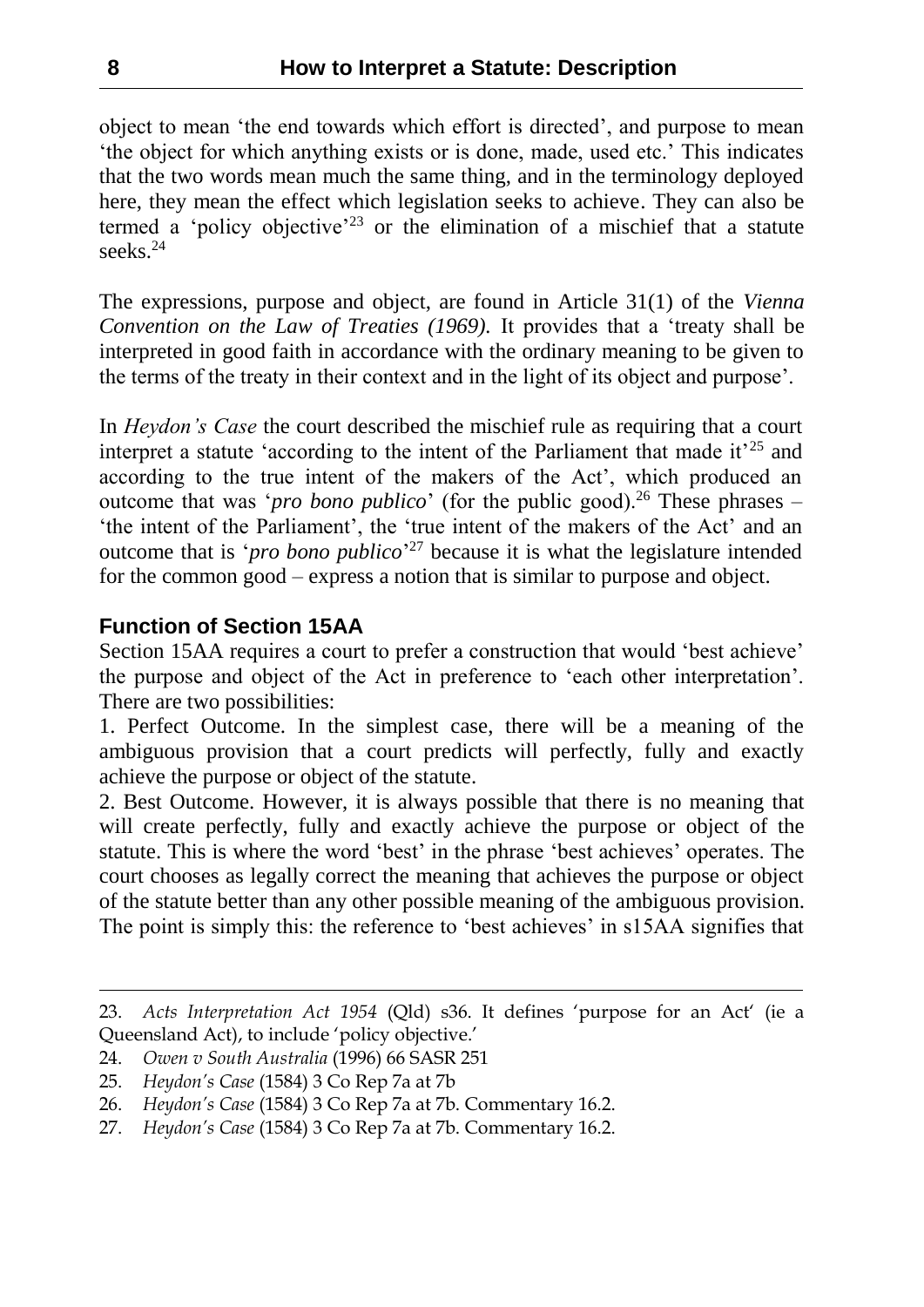the meaning that the court chooses as legally correct does not have to do the job perfectly but do it better than any of its competitors.<sup>28</sup>

# **Ancillary Rules**

Western Australia and South Australia have express provisions about the ambiguous Act's intention.<sup>29</sup> Although there are no direct equivalents of these in the other jurisdictions the substance of these provisions would apply there by the authority of common law or common sense. These are the provisions:

1. Legislation is considered as speaking at all times.

2. Legislation expressed in the present tense<sup>30</sup> shall be applied to the circumstances as they arise.

The purpose of these rules is to enable a court to give effect to every provision of the legislation<sup>31</sup> according to its spirit,<sup>32</sup> intent<sup>33</sup> and meaning.

# *Rationale of the Purpose and Object Rule*

Interpreting statutes by reference to their underlying legislative policy or intent rests on four foundational propositions:

Proposition 1. Statutes and Effects. When a legislature enacts a statute it will cause some outcome or effect. For example a legislature enacts Statute X with the aim of causing Effect X. To emphasise a key concept, the purpose or object of Statute X is to achieve Effect X.

Proposition 2. Rationale for Enacting a Statue. When rational and honest legislators enact a statute they will do so in order to achieve some outcome or effect that they judge is for the public good. To use the phrase legally ordained phrase by s15AA, their 'purpose and object' is to achieve this desirable outcome or effect.<sup>34</sup>

Proposition 3. Legislative Legitimacy Based on Democracy. When a legislature is elected it can claim some form of legitimacy based on its democratic

- 30. In South Australia this provision includes legislation in the future tense also.
- 31. In South Australia it is '*each Act* and every provision.'
- 32. In Western Australia the provision refers to 'true' spirit.
- 33. In South Australia the provision refers to the 'true' intent.
- 34. Sections 15AA and 15AB of the *Acts Interpretation Act 1901* (Cth), which are the subjects of this text, use the terms 'purpose' and 'object'.

<sup>28.</sup> *Chugg v Pacific Dunlop* (1990) 170 CLR 249, 262 interpreted an earlier version of s15AA when it did not contain the phrase 'best achieve'. There several justices held that it is not permissible to choose a meaning which most accords with the object and purpose but does not fully implement it. See also *Skea v Minister for Immigration* (1994) 51 FCR 82, 85-86.

<sup>29.</sup> *Acts Interpretation Act 1915* (SA) s21, *Interpretation Act 1984* (WA) s8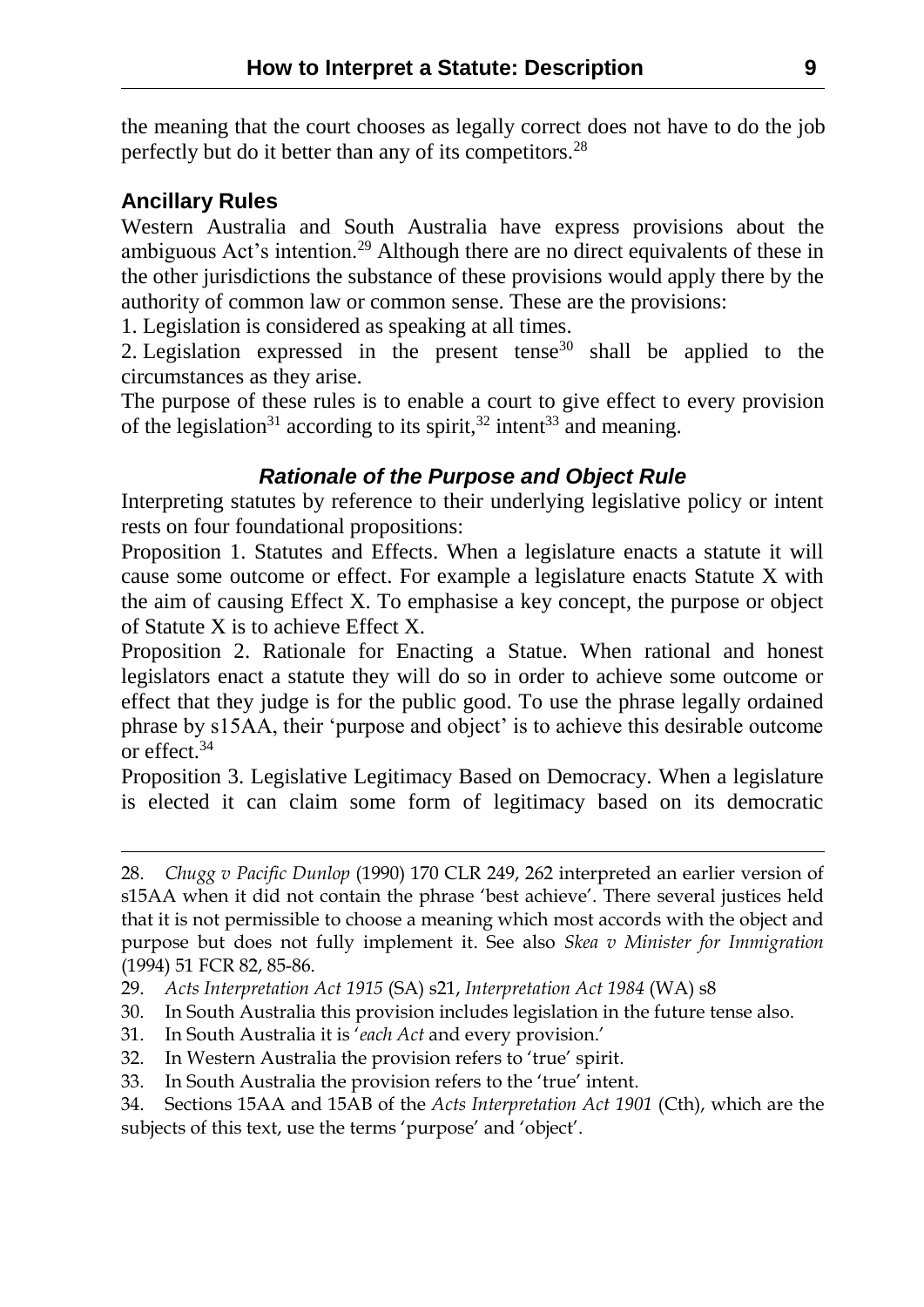pedigree. This pedigree also imposes an obligation: since the people elect the legislature, legislators should act in their interest.

Proposition 4. Interpretive Legitimacy Based on Democracy. This requirement to act in the public interest has consequences for interpretation. These consequences are that a court should interpret a statute by reference to its legislative intent. By this means a court achieves legitimacy when it interprets a statute.

So, if a legislature is taken to achieve legitimacy by being elected, a court can logically draw on that legitimacy when it interprets law. In this case the court refrains from exercising its own independent judgment as to the best effect that can be achieved (which would be based on the court's determination of the best outcome founded on a calculation of the net benefit of each option). Instead it yields to legislative intent on the basis that a statute 'should be construed according to the intent of the [legislature] which passed the Act'.<sup>35</sup> The court interprets the statute in the way that the legislature wanted it to be interpreted; in doing so the court defers to the judgment of the legislature for determining the most desirable outcome. To emphasise the point, the court abides by the interpretive choice expressly or implicitly revealed by the legislature when enacting the statute. As stated earlier, this approach has a variety of names – consequentialism, originalism (which is popular in constitutional debate),  $36$ intentionalism, purposive interpretation<sup>37</sup> and original constructivism.<sup>38</sup>

## *Legislative History*

Since the Commonwealth Parliament first enacted s15AA it has amended s15AA on two occasions. Appendix 1 to this text sets out formal details of its legislative history.

## *Sources of Purpose and Object*

To interpret a statute by reference to its purpose it is necessary to have access to determine the purpose and object. To do this it is necessary to have adequate sources of purposes and object. Under the current rules, there are two possible sources – internal and external.

<sup>35.</sup> *Sussex Peerage Case* (1844) 11 Cl&F 85, 143; 8 ER 1034, 1057

<sup>36.</sup> See Goldsworthy (1997).

<sup>37.</sup> *Kingston v Keprose* (1987) 11 NSWLR 404

<sup>38.</sup> Schanck (1990)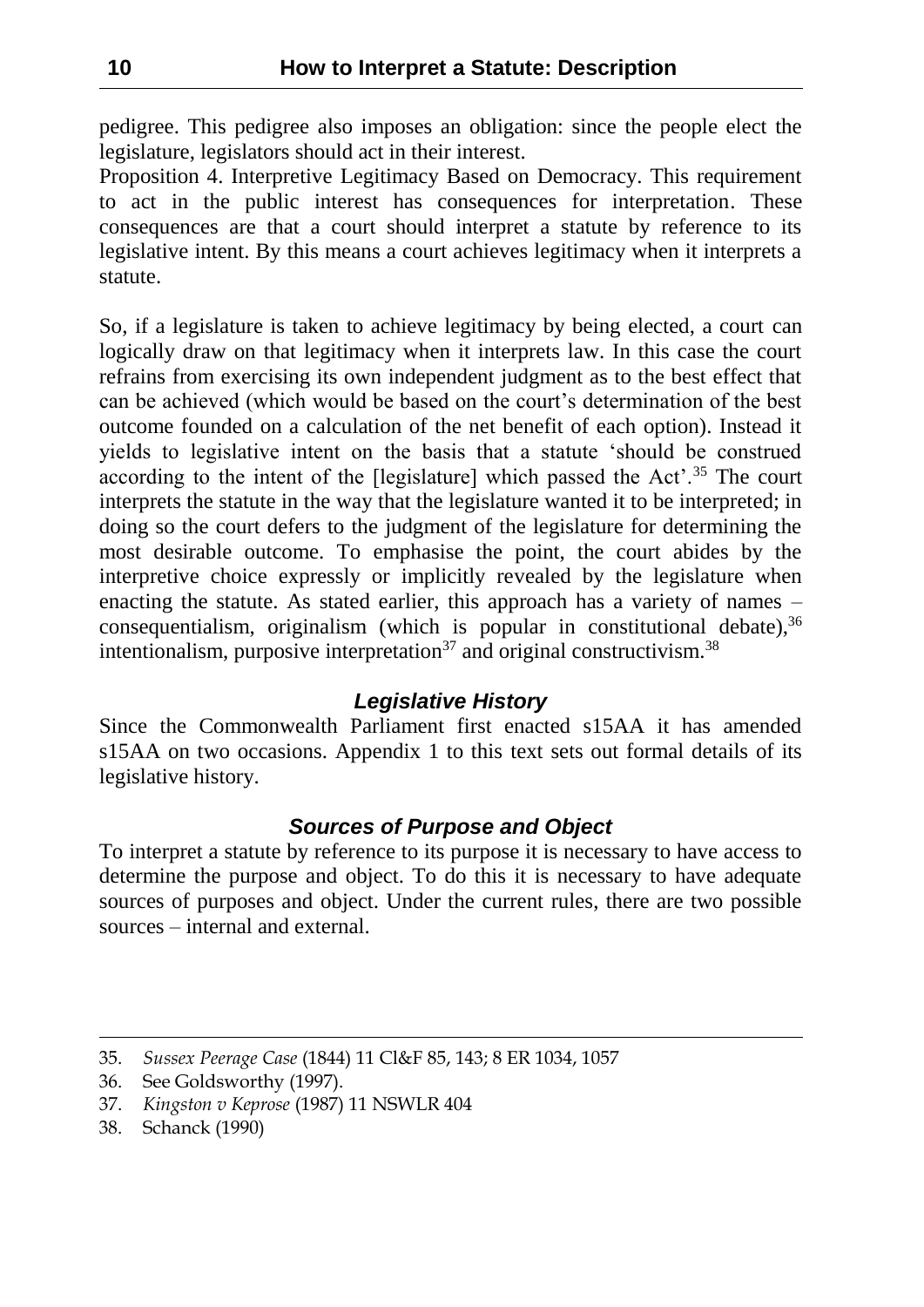# **Internal Sources**

A statute may contain indications of the statute's purpose and object. There are two major possibilities:

1. There may be an express or explicit statement of its purpose or object.

2. To some extent, although it will vary according to the statute in question and the circumstances, it may be possible to make a reasonable inference from the text of the statute as to its purpose and object. However, such inferences may be limited and the conclusions so obtained may be wrong.

# **External Sources**

At common law courts had only limited access to external or extrinsic sources. This has now changed since s15AB of the *Acts Interpretation Act 1901* and its counterparts in the other jurisdiction now allow some access to extrinsic sources. There is further discussion of s15AB below.

# *Analysis of the Purpose and Object Rule*

Section 15AA is structured in the manner set out in the table below:

| <b>Elements</b>                    |                                                                      |  |
|------------------------------------|----------------------------------------------------------------------|--|
| Element 1. Ambiguity               | A provision of an Act is ambiguous in that it has two or more        |  |
|                                    | meanings or interpretations. This is implicit in s15AA since it      |  |
|                                    | refers to a court 'interpreting a provision of an Act'. A court is   |  |
|                                    | only ever interpreting a provision when it is ambiguous.             |  |
| Element 2. Interpretation          | A court, a tribunal or an official is interpreting this provision of |  |
|                                    | the Act. $39$                                                        |  |
| Element 13. Best Meaning           | One of the meanings of the ambiguous provision would best            |  |
|                                    | achieve the purpose or object of the Act (whether or not that        |  |
|                                    | purpose or object is expressly stated in the Act)                    |  |
| <b>Consequences</b>                |                                                                      |  |
| Method of Interpretation           | The court must interpret a statute in a manner that will 'best       |  |
|                                    | achieve the purpose or object' of the statute.                       |  |
| Diagram 1 Analysis of Section 15AA |                                                                      |  |

# **Extrinsic Material Rule**

# **Text of Section 15AB**

Under the common law rules a court could not generally look at extrinsic material to ascertain the purpose or object of legislation. In 1984 the Commonwealth parliament changed this. To do so it inserted s15AB into the

<sup>39.</sup> The relevant part of the text says 'in interpreting a provision of an Act'. This impersonal expression implicitly covers all three agencies that interpret statutes as part of their function, namely courts, tribunals and official. Section 15AB has much the same structure in the equivalent provision.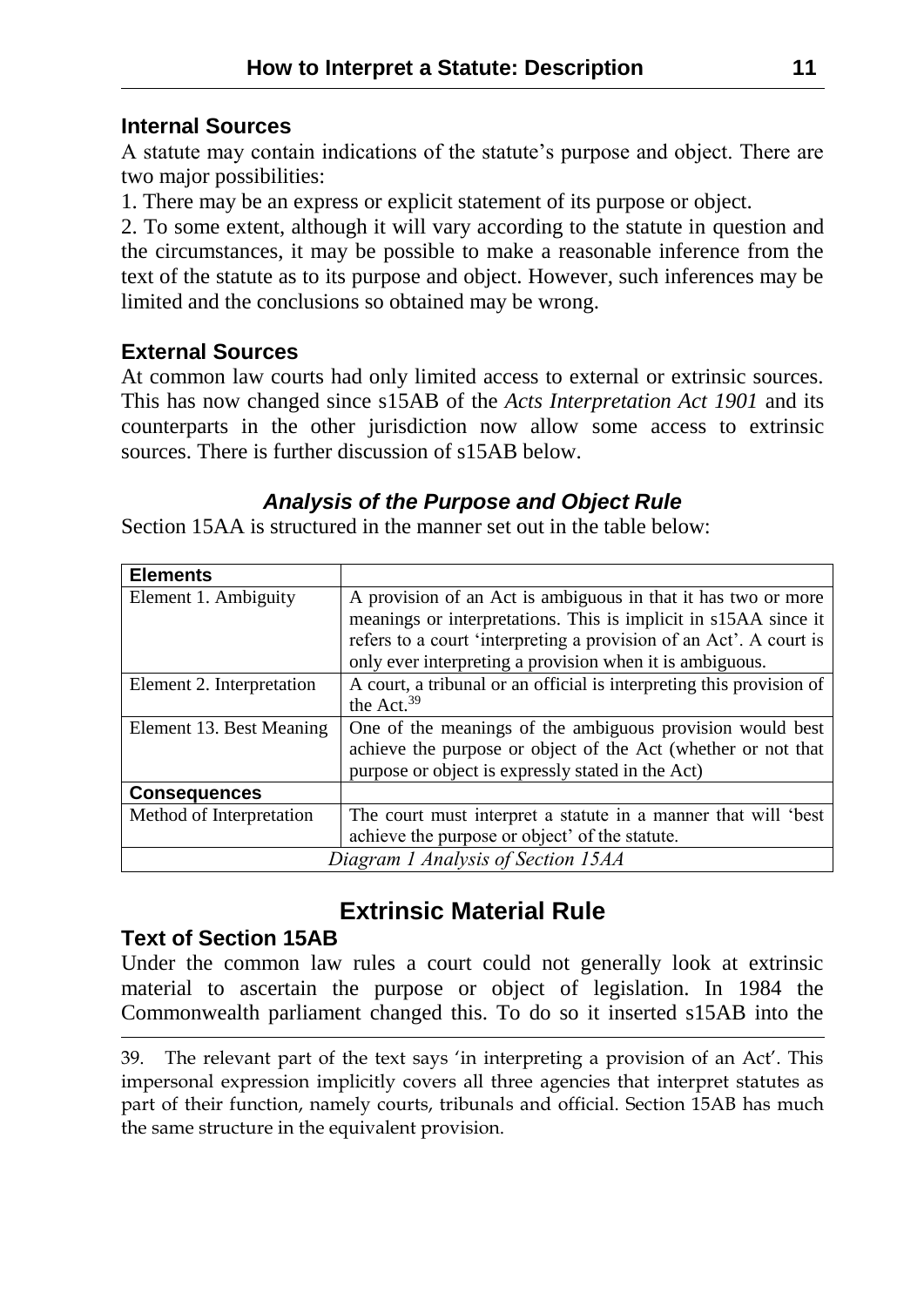*Acts Interpretation Act 1901*. This altered the common law rule by allowing a court, tribunal or official to look at material that was outside the four walls of the statute, extrinsic material as it is called, to help determine the purpose and object of a statute in order to interpret the statute. This text refers to this as the extrinsic material rule. Other Australian jurisdictions, except South Australia, have enacted similar provisions.<sup>40</sup>

Section 7 of *Acts Interpretation Amendment Act 1984* (No 27 of 1984) inserted s15AB into the *Acts interpretation Act 1901*. Section 15AB has not been amended to date. It provides as follows:

#### **15AB Use of extrinsic material in the interpretation of an Act**

(1) Subject to sub-section (3), in the interpretation of a provision of an Act, if any material not forming part of the Act is capable of assisting in the ascertainment of the meaning of the provision, consideration may be given to that material -

(a) to confirm that the meaning of the provision is the ordinary meaning conveyed by the text of the provision taking into account its context in the Act and the purpose or object underlying the Act; or

(b) to determine the meaning of the provision when -

(i) the provision is ambiguous or obscure; or

(ii) the ordinary meaning conveyed by the text of the provision taking into account its context in the Act and the purpose or object underlying the Act leads to a result that is manifestly absurd or is unreasonable.

(2) Without limiting the generality of sub-section (1), the material that may be considered in accordance with that sub-section in the interpretation of a provision of an Act includes -

(a) all matters not forming part of the Act that are set out in the document containing the text of the Act as printed by the Government Printer;

(b) any relevant report of a Royal Commission, Law Reform Commission, committee of inquiry or other similar body that was laid before either House of the Parliament before the time when the provision was enacted;

(c) any relevant report of a committee of the Parliament or of either House of the Parliament that was made to the Parliament or that House of the Parliament before the time when the provision was enacted;

(d) any treaty or other international agreement that is referred to in the Act;

<sup>40.</sup> *Acts Interpretation Act 1901* (Cth) s15AB, *Acts Interpretation Act 1954* (Qld) s14B, *Interpretation Act 1987* (NSW) s34, *Interpretation of Legislation Act 1984* (Vic) s35, *Interpretation Act 1984* (WA) s19, *Acts Interpretation Act 1931* (Tas) s8B, *Interpretation Act* (NT) s62B, *Legislation Act 2001* (ACT) s139, *Interpretation Act 1979* (NI) s10C. There is no express provision in South Australia but judicial decisions have allowed access to extrinsic material to bring South Australia into line with other jurisdictions – see for example *Owen v South Australia* (1996) 66 SASR 251, 255-256 per Cox J and 257 per Prior J.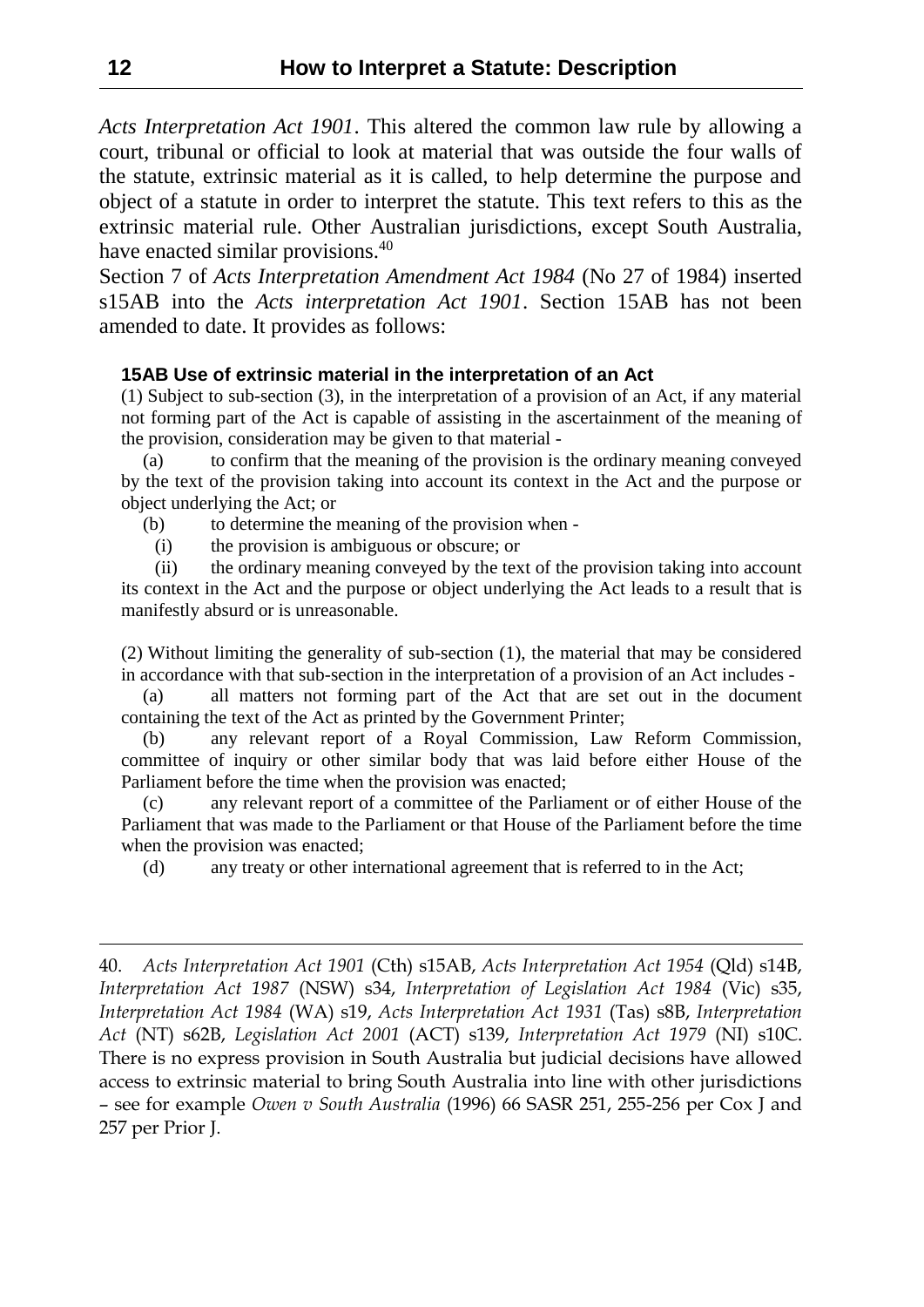(e) any explanatory memorandum relating to the Bill containing the provision, or any other relevant document, that was laid before, or furnished to the members of, either House of the Parliament by a Minister before the time when the provision was enacted;

(f) the speech made to a House of the Parliament by a Minister on the occasion of the moving by that Minister of a motion that the Bill containing the provision be read a second time in that House;

(g) any document (whether or not a document to which a preceding paragraph applies) that is declared by the Act to be a relevant document for the purposes of this section; and

(h) any relevant material in the Journals of the Senate, in the Votes and Proceedings of the House of Representatives or in any official record of debates in the Parliament or either House of the Parliament.

(3) In determining whether consideration should be given to any material in accordance with sub-section (1), or in considering the weight to be given to any such material, regard shall be had, in addition to any other relevant matters, to -

(a) the desirability of persons being able to rely on the ordinary meaning conveyed by the text of the provision taking into account it context in the Act and the purpose or object underlying the Act; and

(b) the need to avoid prolonging legal or other proceedings without compensating advantage.

| <b>Elements</b>               |                                                                     |  |  |
|-------------------------------|---------------------------------------------------------------------|--|--|
| Element 1. Interpretation     | A court, a tribunal or an official is interpreting the provision of |  |  |
|                               | an Act. $41$                                                        |  |  |
| Element 2. Material           | There is some 'material'. There are two provisions defining the     |  |  |
|                               | scope of material:                                                  |  |  |
|                               | 2.1. It can fit within the natural meaning of 'material'.           |  |  |
|                               | 2.2. It includes the material listed in $s15AB(2)(a)-(h)$ .         |  |  |
| Element 3. Nature of Material | The material has two characteristics:                               |  |  |
|                               | 1. It does not form part of the Act.                                |  |  |
|                               | 2. It is capable of assisting in the ascertainment of the meaning   |  |  |
|                               | of the provision. <sup>42</sup>                                     |  |  |

#### **Analysis of the Extrinsic Material Rule**

Section 15AB is structured in the manner set out in the table below:

41. The relevant part of the text says 'in the interpretation of a provision of an Act'. It does not say that it is a court interpeting the statute. It could therefore also be a tribunal or a government official. Section 15AA has much the same structure in the equivalent provision.

42. There is a major ambiguity in this requirement based on these two possible meaning. Meaning 1 is that the material listed in s15AB(2)(a)-(h) is deemed to be 'capable of assisting in the ascertainment of the meaning of the provision'. Meaning 2 is that material listed in  $s15AB(2)(a)$ -(h) is not deemed to be 'capable of assisting in the ascertainment of the meaning of the provision'. On this basis this attribute –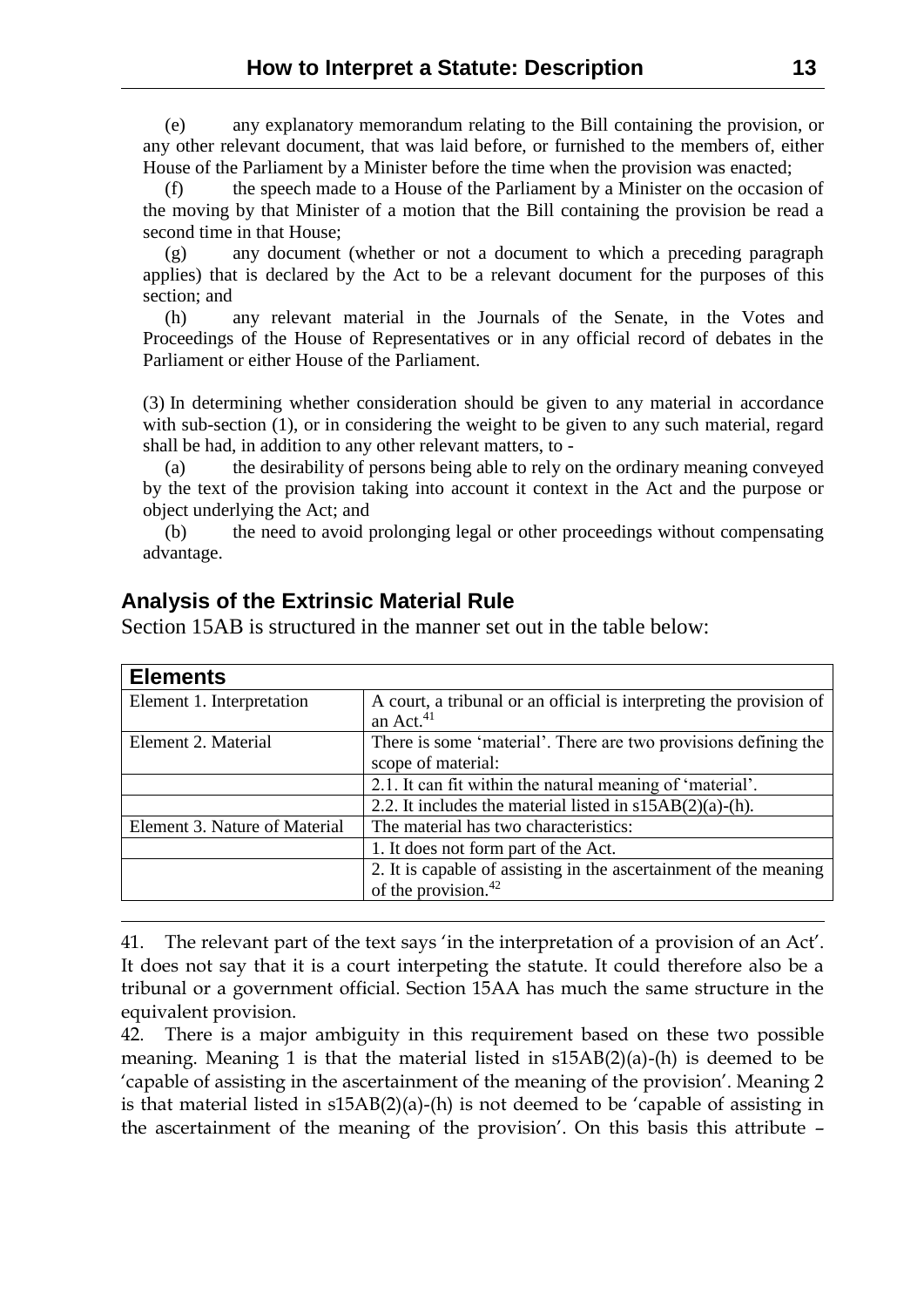| Element 4. Discretion              | Section $15(3)$ confers on the interpreter a discretion to consider |  |  |
|------------------------------------|---------------------------------------------------------------------|--|--|
|                                    | or not to consider the designated material. In determining          |  |  |
|                                    | whether consideration should be given to any material in            |  |  |
|                                    | accordance with $s15AB(1)$ , the court shall have regard to each    |  |  |
|                                    | of the following criteria:                                          |  |  |
|                                    | Criterion 1. The desirability of persons being able to rely on      |  |  |
|                                    | the ordinary meaning conveyed by the text of the provision          |  |  |
|                                    | taking into account its context in the Act and the purpose or       |  |  |
|                                    | object underlying the Act. <sup>43</sup>                            |  |  |
|                                    | Criterion 2. The need to avoid prolonging legal or other            |  |  |
|                                    | proceedings without compensating advantage. <sup>44</sup>           |  |  |
| <b>Consequences</b>                |                                                                     |  |  |
| 1. Use of Extrinsic Material       | The interpreter has a discretion to consider the designated         |  |  |
|                                    | extrinsic material.                                                 |  |  |
| 2. Weight of Extrinsic Material    | In considering the weight to be given to the material, the          |  |  |
|                                    | interpreter shall have regard shall be had to Criterion 1 and 2     |  |  |
|                                    | that are set out in the analysis of Element 4 Discretion.           |  |  |
| Diagram 2 Analysis of Section 15AB |                                                                     |  |  |

### **Problem with Section 15AB**

Section 15AB gives express authorisation for courts to use external or extrinsic sources of a statute's purpose and object when interpreting a statute. The requirement is that the 'material' is 'capable of assisting in the ascertainment of the meaning of the provision'; there is, however, no specific mention of ascertaining the purpose or object. This does not square easily with s15AA which refers to interpretation by reference to purpose and object. To tie in directly and visibly with s15AA, s15AB should refer to ascertaining the purpose or effect of a statute or perhaps of a provision with a statute. That said, a liberal construction would see ascertaining the meaning as arising from ascertaining the purpose and object – so by this route s15AB allows access to extrinsic material to detect the purpose and object of a statute. Some obvious major sources are the second reading speech by the member of parliament who is proposing the bill for the statute, and the explanatory memorandum for the statute.

## **Extrinsic Material**

Some obvious major sources are the second reading speech of the member of parliament who is proposing the bill for the statute and the explanatory memorandum for the statute.

being 'capable of assisting in the ascertainment of the meaning of the provision' – needs to be separately established.

<sup>43.</sup> *Acts Interpretation Act 1901* (Cth) s15AB(3)(a)

<sup>44.</sup> *Acts Interpretation Act 1901* (Cth) s15AB(3)(b)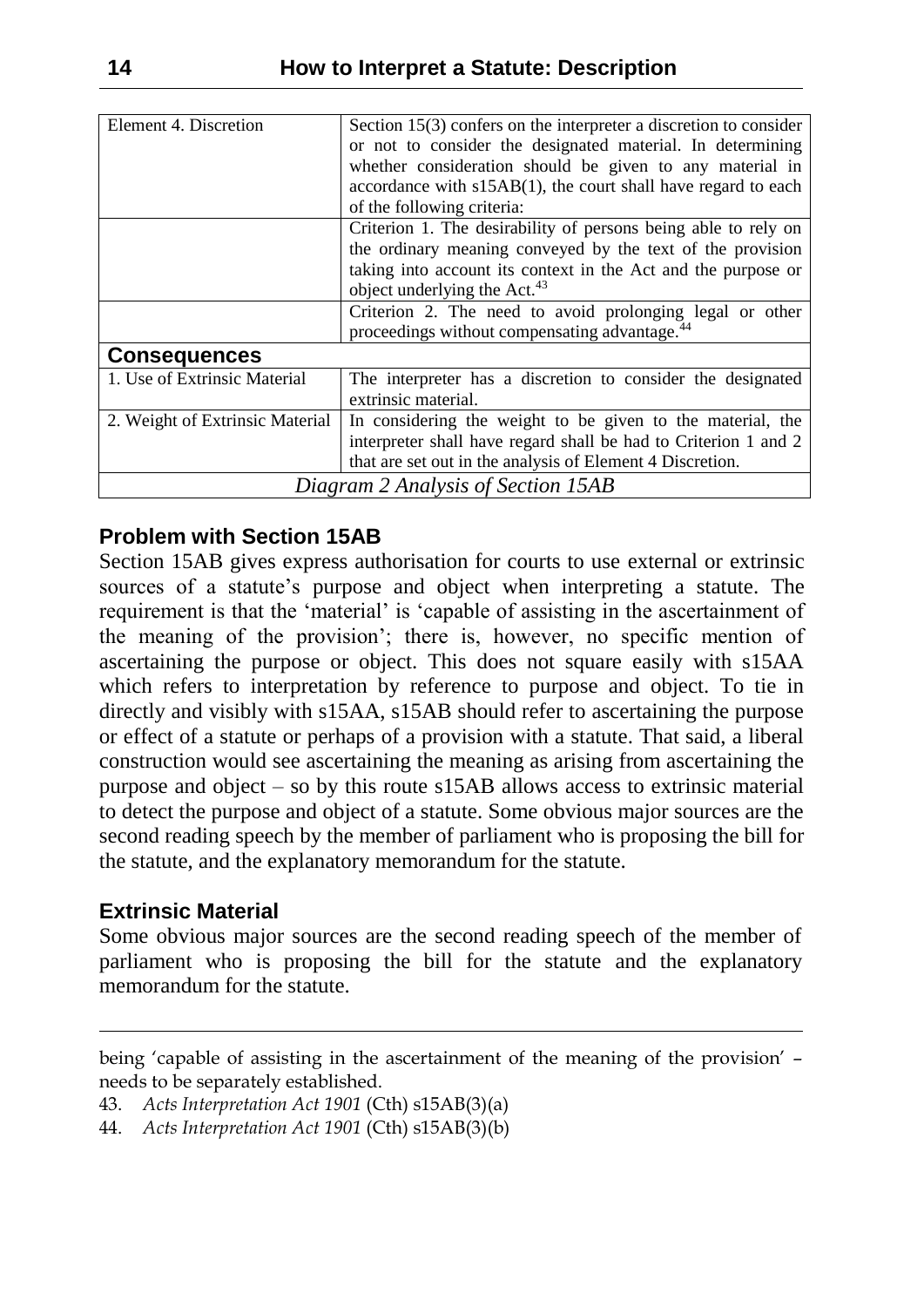# **Problems with the Rules**

There are problems within the major rules of interpretation. In the Commonwealth these rules are in s15AA and s15AB of the *Acts Interpretation Act 1901* (Cth) which respectively provide the purpose and object rule and the extrinsic material rule. As stated, there are equivalents of these rules in the other Australian jurisdictions, which also have the problems.

The table below indicates the section or sections of the *Acts Interpretation Act 1901* (Cth) where the problem occurs and briefly the nature of the problem:

| No.                                                       | <b>Section</b>           | <b>Problem</b>                                                         |
|-----------------------------------------------------------|--------------------------|------------------------------------------------------------------------|
|                                                           |                          | Problem 1   Sections 15AA and 15AB   Dual Nature of Legislative Intent |
|                                                           | Problem 2   Section 15AA | Difficulty in Measuring the Proximities                                |
|                                                           | Problem 3   Section 15AB | <b>Syntactic Ambiguity</b>                                             |
|                                                           | Problem 4   Section 15AB | <b>Improper Inclusions</b>                                             |
| Diagram 3 Problems with the Major Rules of Interpretation |                          |                                                                        |

Considerations of space meant that it is not possible to explain these problems further here, nor to suggest solutions. There is, however, discussion of these problems and their possible solutions in another publication.<sup>45</sup>

# **Model for Interpretation** *Introduction*

It would be surprising to a non-lawyer to learn something that there is 'lack of any agreement' amongst academics, practitioners and judges about how courts should interpret law.<sup>46</sup> So much is this the case that judicial and academic silence on the fundamental nature of interpretation, as distinct from partial theories that comment on one aspect of it, would do credit to a Quaker prayer meeting. The analysis of interpretation presented here seeks to rectify this problem by providing a comprehensive, coherent and correct analysis of interpretation. This approach to interpreting law is impounded in a model for interpreting statutes.

## *Interpretation as Purposive Action*

One of the fundamental propositions is that both making and interpreting statute law consists of purposive action, which is essentially reasoning based on

<sup>45.</sup> Christopher Enright (2015) *A Method for Interpreting Statutes*

<sup>46.</sup> Kirby in Sheard (2003) p 45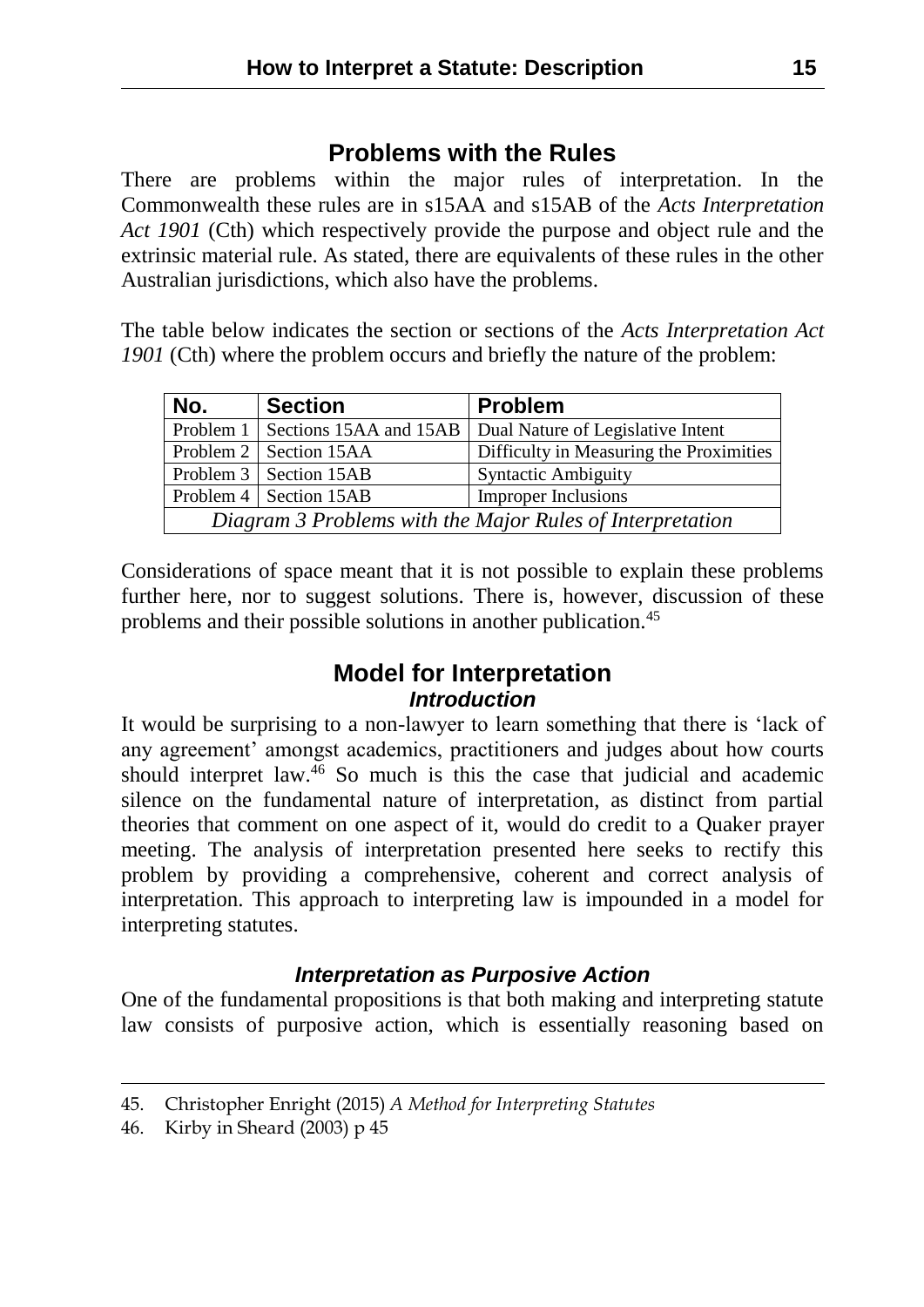policy.<sup>47</sup> When a legislature makes law it achieves legitimacy because of its democratic composition. A court, by contrast, potentially has a range of policies, which it can deploy when interpreting a statute. Thus it has to face the question of determining which policy it should use.

It is possible to resolve this question by examining the nature of interpretation. Interpretation completes the text of a statute by deciding that an ambiguous provision has one meaning rather than another. In other words, interpretation is a continuation of the process of enacting a statute. On this basis, a rational way for a court to interpret a statute seems to be by reference to the policy behind the statute. As Justice Higgins put it in the *Engineers Case*, a court should interpret a statute 'according to the intent of the Parliament that made it.'<sup>48</sup> In Australia, as it turns out, and as discussed above, this is not only a rational way to proceed, it is the constitutionally decreed way that courts must interpret law because of provisions to that effect in the Interpretation Acts. The rule is labelled the purpose and object rule. A complementary rule, also in the Interpretation Acts, is the extrinsic material rule. True to label this rule allows a court to look at extrinsic material to aid it in the tasks of interpretation.

# *The Model: A Step-by-Step Method*

It is possible to devise a step-by-step method for interpreting a statute according to these rules. It is labelled the model for interpreting statutes. The model describes how a rational interpreter  $-$  a lawyer or a court  $-$  should carry out the process of interpretation. This model has six steps which are set forth in the following table:

| Step 1. Rule                              | Organising the Rule                  |  |
|-------------------------------------------|--------------------------------------|--|
| Step 2. Issues                            | Identifying the Issues               |  |
| Step 3. Meanings and Effects              | Identifying the Meanings and Effects |  |
| Step 4. Purpose and Object                | Identifying the Purpose and Object   |  |
| Step 5. Correct Meaning                   | Identifying the Correct Meaning      |  |
| Step 6. Opinion                           | Writing the Opinion                  |  |
| Diagram 4 Model for Interpreting Statutes |                                      |  |

The major task for the rest of this book is now clear. It is to flesh out each of the six steps in this model. The point is that this model captures the fundamental logic and the bare bones of the processes involved when interpreting statute law.

<sup>47.</sup> Christopher Enright (2015) *Legal Reasoning*

<sup>48.</sup> *Amalgamated Society of Engineers v Adelaide Steamship Co* (*Engineers' Case*) (1920) 28 CLR 129, 161-162, per Higgins J. See also Evans (2000) p 201.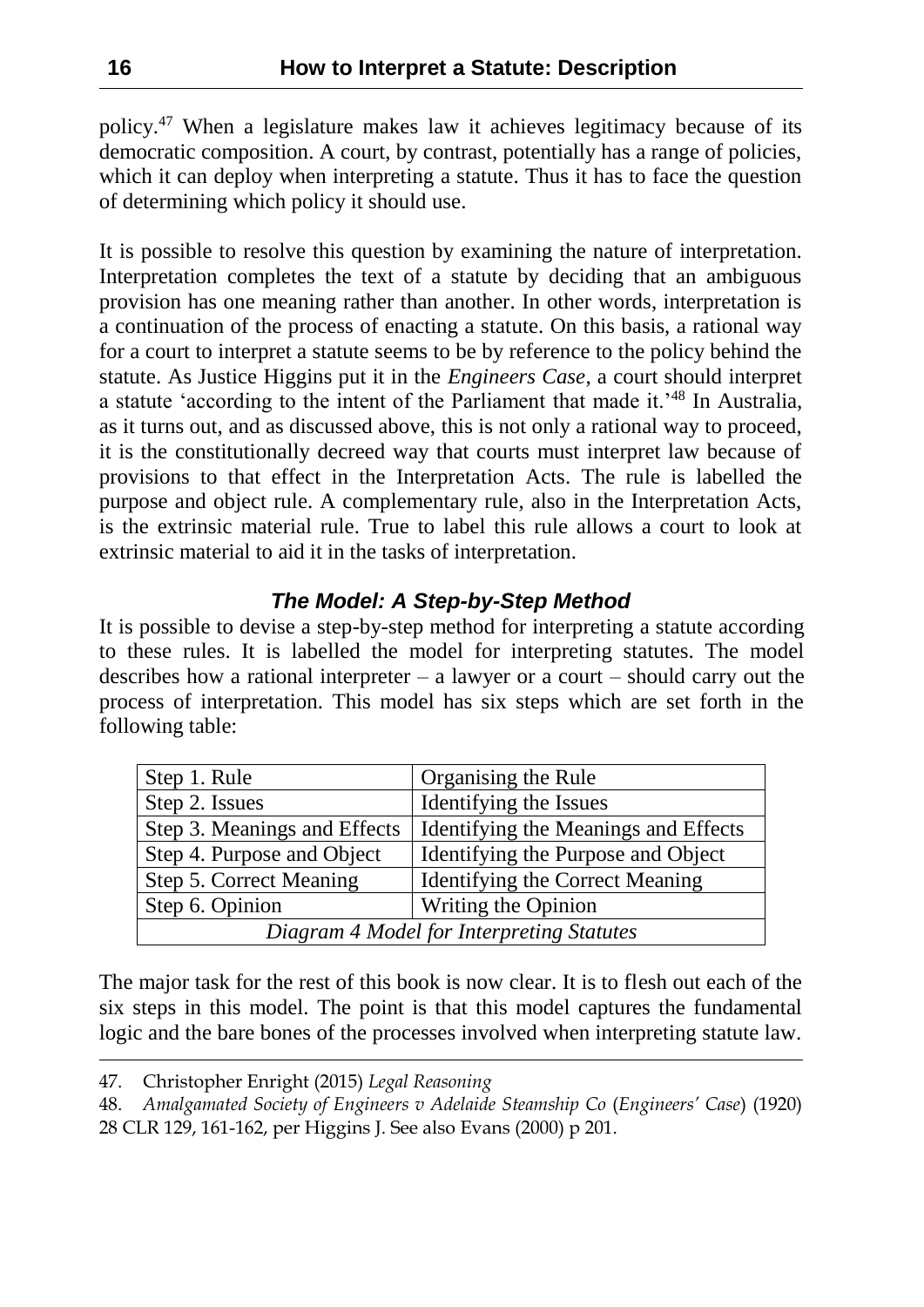Readers need to understand and use it in this sense. It does not purport to describe the process in any other sense, for example, in terms of politics or sociology.

To illustrate some of these steps it is necessary to create an example: a legislature has enacted Statute X. The legislature enacts Statute X in order to cause Effect X. Effect X is therefore the purpose and object of Statute X. This diagram sets out these relations:

|                                     |               | Statute   Causation   Purpose and Object |
|-------------------------------------|---------------|------------------------------------------|
| Statute $X$                         | $\rightarrow$ | Effect X                                 |
| Diagram 5 Statute Causing an Effect |               |                                          |

# *Abstract Illustration of the Model*

While there is an account of these steps in the text it will help readers to make an outline here by way of an abstract illustration of the model. $^{49}$  To start, there is some background by way of an illustration. For the purposes or the explanation we assume the following:

1. A legislature has enacted a statute, Statute X.

2. The legislature enacted Statute X. In doing this, the legislature had a purpose and object. This purpose and object is directed to causing some effect. For Statute X the purpose and object is to cause Effect X.

3. A court is now interpreting an ambiguous provision in Statute X.

4. This ambiguous provision has two meanings that are labelled Meaning 1 and Meaning 2.

5. If a court were to choose one of these meaning as the legally correct meaning of the statute it would play a part in causing the total effect of Statute X. However, generally it is possible to know such an effect only as a prediction.

Table 2 sets out these predictions along with some other relevant information. Table 2 enables the following analysis:

1. Purpose and Object. The purpose and object of Statute 1 is to cause Effect X.

2. Effect of Statute X with Meaning 1. If the court determines Meaning 1 to be the legally correct meaning of the ambiguous provision in Statute X, the prediction is that Statute X will cause Effect 1.

<sup>49.</sup> There is a comprehensive description of this model in Christopher Enright (2014) *A Method for Interpreting Statutes* Maitland Press.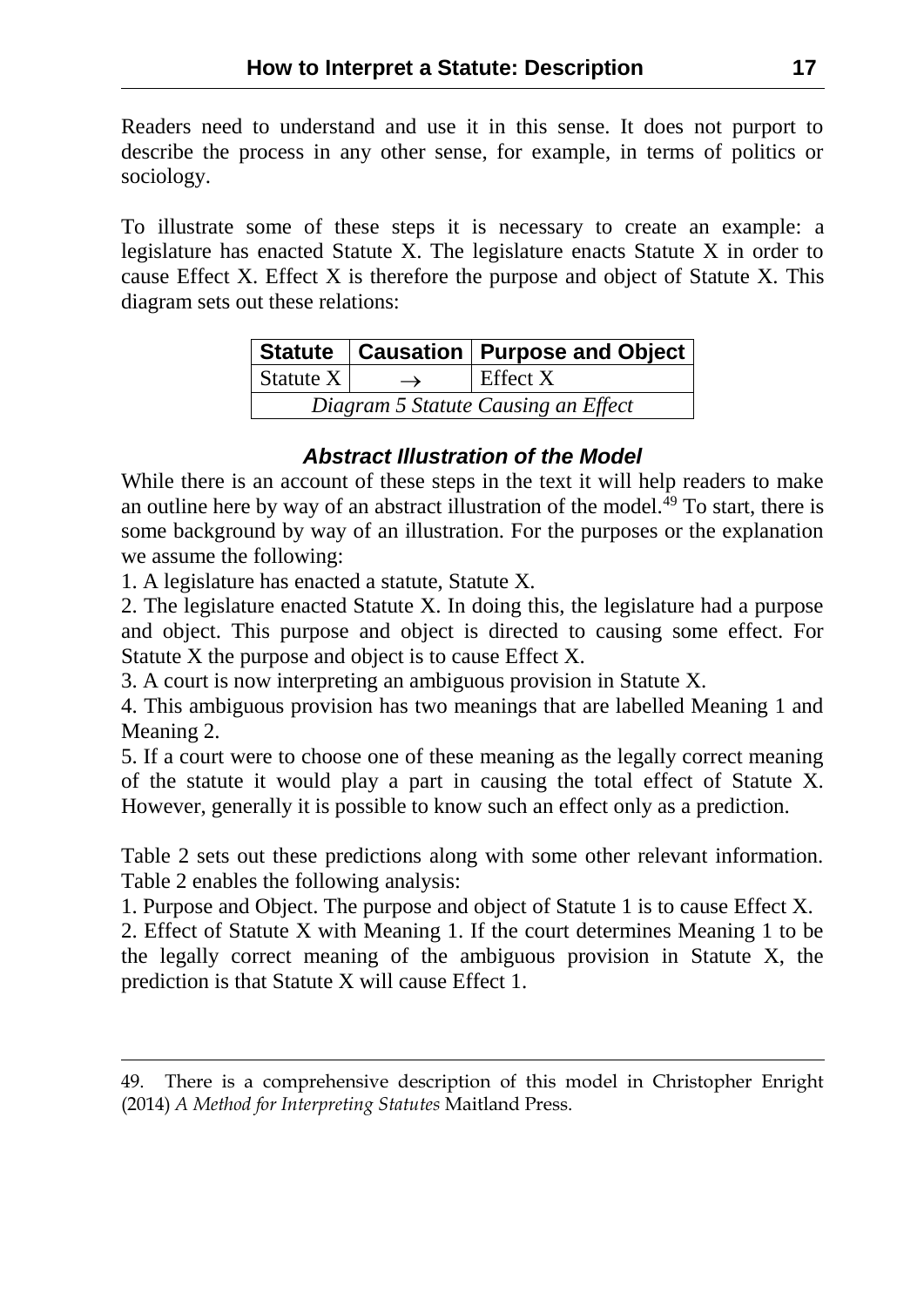3. Effect of Statute X with Meaning 2. If the court determines Meaning 2 to be the legally correct meaning of the ambiguous provision in Statute X, the prediction is that Statute X will cause Effect 2.

4. Formulating the Question. This now enables the interpreter to ask the key question. Which version of Statute  $X$  – the one where Meaning 1 is the correct legal meaning or the one Meaning 2 is the correct legal meaning – will 'best achieve' the purpose and object of Statute X, namely Effect X. The answer to the question is the answer to the issue of interpretation that is before the court.

5. Reformulating the Question. Which of the two possible effects, Effect 1 or Effect 2 is closest to, that is, best achieves, Effect X. If it is Effect 1 then Meaning 1 is the correct legal meaning; if it is Effect 2 then Meaning 2 is the correct legal meaning.

Here is the table:

| <b>Statute</b>                            | $\rightarrow$ | <b>Purpose and Object of Statute X</b> |
|-------------------------------------------|---------------|----------------------------------------|
| Statute X                                 |               | <b>Effect X</b>                        |
|                                           |               |                                        |
| <b>Meanings</b>                           |               | <b>Predicted Effect of Statute X</b>   |
| Meaning 1                                 |               | Effect 1                               |
| Meaning 2                                 |               | Effect 2                               |
| Diagram 6 Data for a Hypothetical Statute |               |                                        |

## **Step 1. Rule**

Step 1 entails organising the rule that contains the ambiguity by setting out its element and consequences. This illustration assumes that the interpreter has carried out Step 1.

## **Step 2. Issues**

For Step 2 it is necessary to check each element in turn against all of the facts of the case (as best known at this stage) to see if there is a fact that satisfies each element. If an element is ambiguous this will come out as a 'maybe' – the fact may or may not satisfy the element depending on which meaning of the ambiguous part of the element is legally correct. This illustration assumes that the interpreter has carried out Step 2. There is an ambiguous provision that has two meanings, labelled Meaning 1 and Meaning 2.

## **Step 3. Meanings and Effects**

Step 3 builds on Step 2. It has two parts. These involve meanings and effects.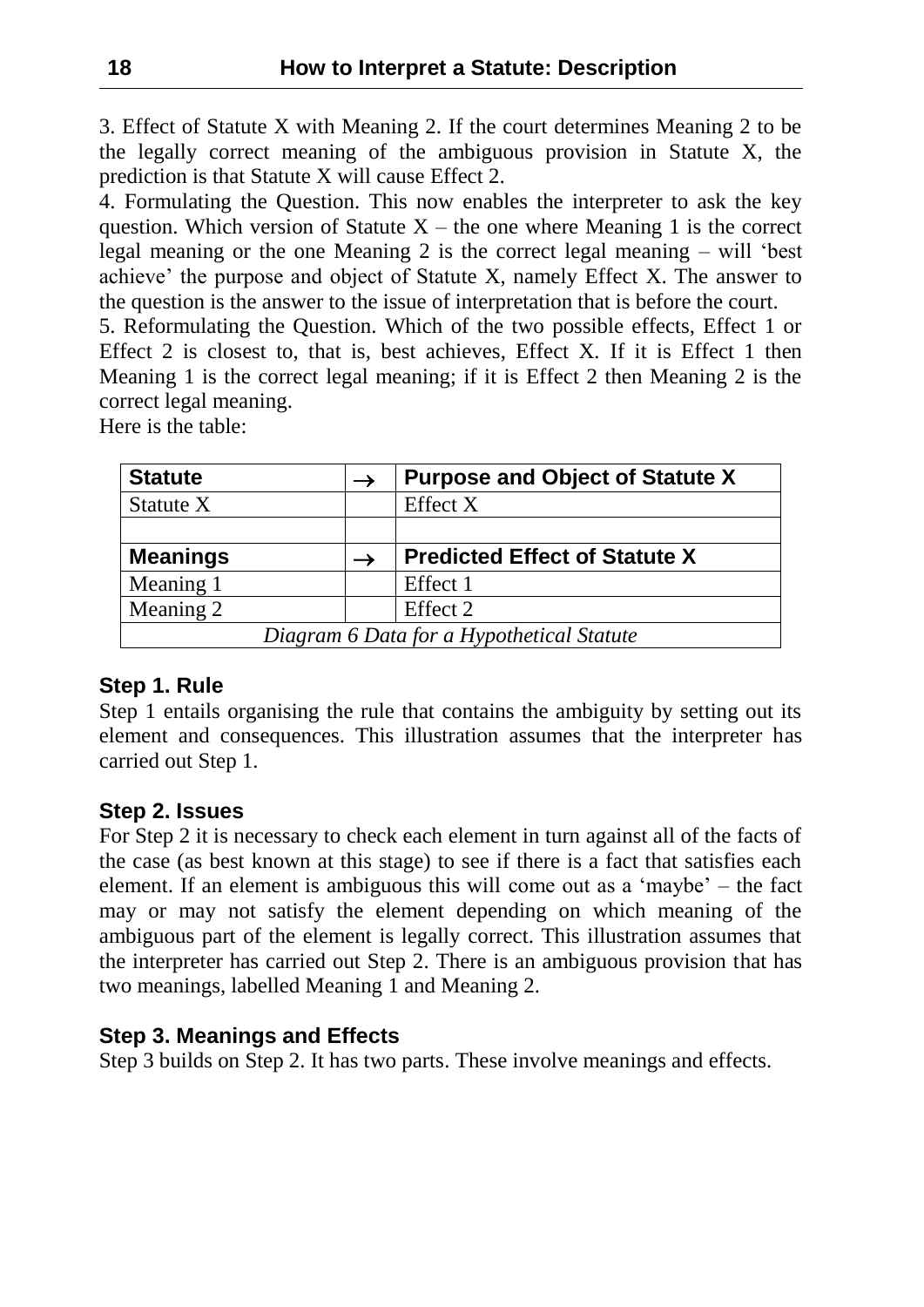### *Meanings*

Step 3 entails identifying the meanings that give rise to the ambiguity. It also entails a prediction for each meaning. These are, as a given, Meaning 1 and Meaning 2.

### *Effects*

Step 3 also entails a prediction based on a what if analysis. To explain this, assume that the ambiguous provision has two meanings that we label Meaning 1 and Meaning 2. Take each meaning in turn. Ask this question: if a court were to choose this meaning as the legally correct meaning of the statute, what total effect would the statute then cause? For identification in later discussion these are the predicted outcomes:

1. With Meaning 1 as the legally correct meaning the prediction is that Statute X would cause an effect that is labelled Effect 1. This is a given.

2. With Meaning 2 as the legally correct meaning the prediction is that Statute X would cause an effect that is labelled Effect 2. This is a given.

### *'What If' Analysis*

This step obviously involves a classic 'what if' analysis. It is useful to emphasise this because it lies at the core of the reasoning process.

This is what takes place. The court takes each meaning of the ambiguous provision in turn. The court asks and answers this question: what would be the effect for the whole statute if the court were to choose this meaning as the correct legal meaning? The point is that each meaning would play a part but a different part in contributing to the total effect of the statute. In the abstract illustration above the author labelled the predicted effects of the statute as Effect 1 and Effect 2 to correspond with Meaning 1 and Meaning 2 respectively, as this table indicates:

| Meanings                     | <b>Causation</b> | <b>Predicted Effects</b> |
|------------------------------|------------------|--------------------------|
| Meaning 1                    |                  | Effect 1                 |
| Meaning 2                    | $\rightarrow$    | Effect 2                 |
| Diagram 7 'What If' Analysis |                  |                          |

It is worth stressing one of the key propositions. It is possible to know these effects only as a prediction. To make this prediction the court must perform a 'what if' analysis for each meaning. To do this, a court asks and answers the following question. If the court were to choose this meaning as the legally correct meaning, what effect would the statute cause? Here are the results: